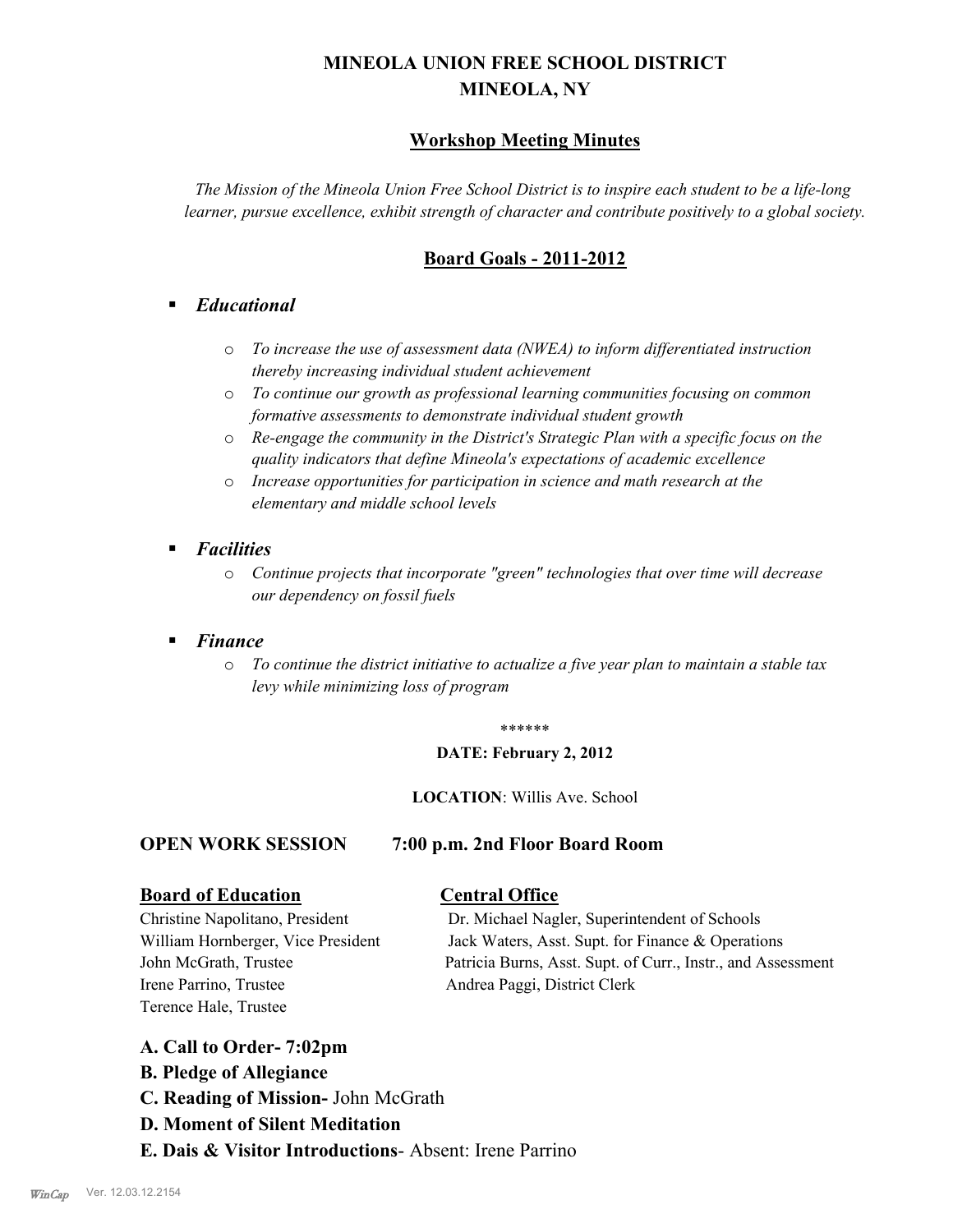#### **F. High School Student Organization Report**

No report tonight.

The Superintendent stated that tonight there will be a special presentation from the high school. He invited Mr. Puccio, assistant principal, to present on the "High School Collaborations" throughout the community. Mr. Puccio thanked the Superintendent for inviting him to speak here tonight. Mr. Puccio explained that the collaborations allow our students to be exposed to new and different resources beyond the reach of most public schools. Mr. Puccio stated that tonight's presentation will include the Collaborations with Winthrop, Adelphi University and Molloy College. Mr. Puccio stated that these collaborations are all possible because of the support from the principal, Mr. Escobar and assistant principal, Mr. Smith. The Winthrop Collaboration incldes three areas: Research, Explorers and Vocational/ Transitional Exploration. Mr. Puccio introduced Mr. Gollisz, Science Instructional leader. Mr. Gollisz stated that studies show that students who do research early, will excel in their other studies. Mr. Gollisz stated that about 2 years ago, students were first placed at Winthrop to do research. Mineola then became involved in the Explorer program, in which student are exposed to the various occupation opportunities available at Winthrop. Students meet at the hospital monthly and tour the facility.

The students are also able to shadow different occupations. Ms. Batcher, Director, Grants and Special Programs Winthrop, addressed the group. She stated that she is very pleased to have this partnership with Mineola HS. Ms. Batcher stated that students are placed in the reseach labs and work with scientists and learn all aspects. The Explorers expose student to careers at all levels. This program benefits the students by providing them with networking opportunities, helping them to learn to interact with professionals and to form relationships. Ms. Batcher reported that the staff at Winthrop is happy with these programs and this is a win/win situation for Winthrop and Mineola HS.

 Dr. McGlade- McCulloh, Science Reseach program at the high school, stated that in the four years since she started the research program has grown significantly. These collaborations are essential to the continued growth of the Research program. Dr. McGlade-McCulloh, introduced a student to discuss her experience. Karen stated that at Winthrop, she worked in the Immunology Laboratory. She stated that she was treated like a colleague, received hands-on experience in a professional laboratory, and would recommend it to all underclassmen. Next , Brianna spoke about her science research experience at Adelphi University under the supervision of a biology professor. Brianna gave a brief overview of her project. She explained that her experience was challenging but very rewarding. As a result of her experience, Brianna now plans to major in Biology and pursue research in college. Next, Jose discussed his research expeience at Hofstra University. Jose explained that his research project was conducted at Hofstra University's chemical research laboratory and he gave an overview of his project. Jose reported that he was treated like a colleague by staff and would now like to major in Chemistry.

Next, the Literacy Collaboration between Adelphi University and Mineola HS, was presented by Diane Feige,Ed.D., Clinical Associate Professor, Adelphi University and Ms. Beach, Reading Collaborative, Mineola HS. Throughout this program, projects have been developed to benefit the children of Kenya. In one project, students contributed poems and pictures to be put together in a book "What I See Outside My Window", which was sent to Kenya and in return the children in Kenya sent back material. The benefits of this program are that the students who participate in this collaborative with Adelphi, now begin to dream about going to college. They begin to realize it is possible for them. Dr. Feige stated that this collaborative represents to her the theme of "it takes a Village". She thanked Mineola for welcoming Adelphi. This started as an afterschool reading program. Students went from feeling like college was outside of their realm to becoming part of the college program. Dr. Feige feels this program has broadened these students horizon. Now they want college to be part of their future.

The next presentation was "The Latina Program" which is a collaboration between Molloy College and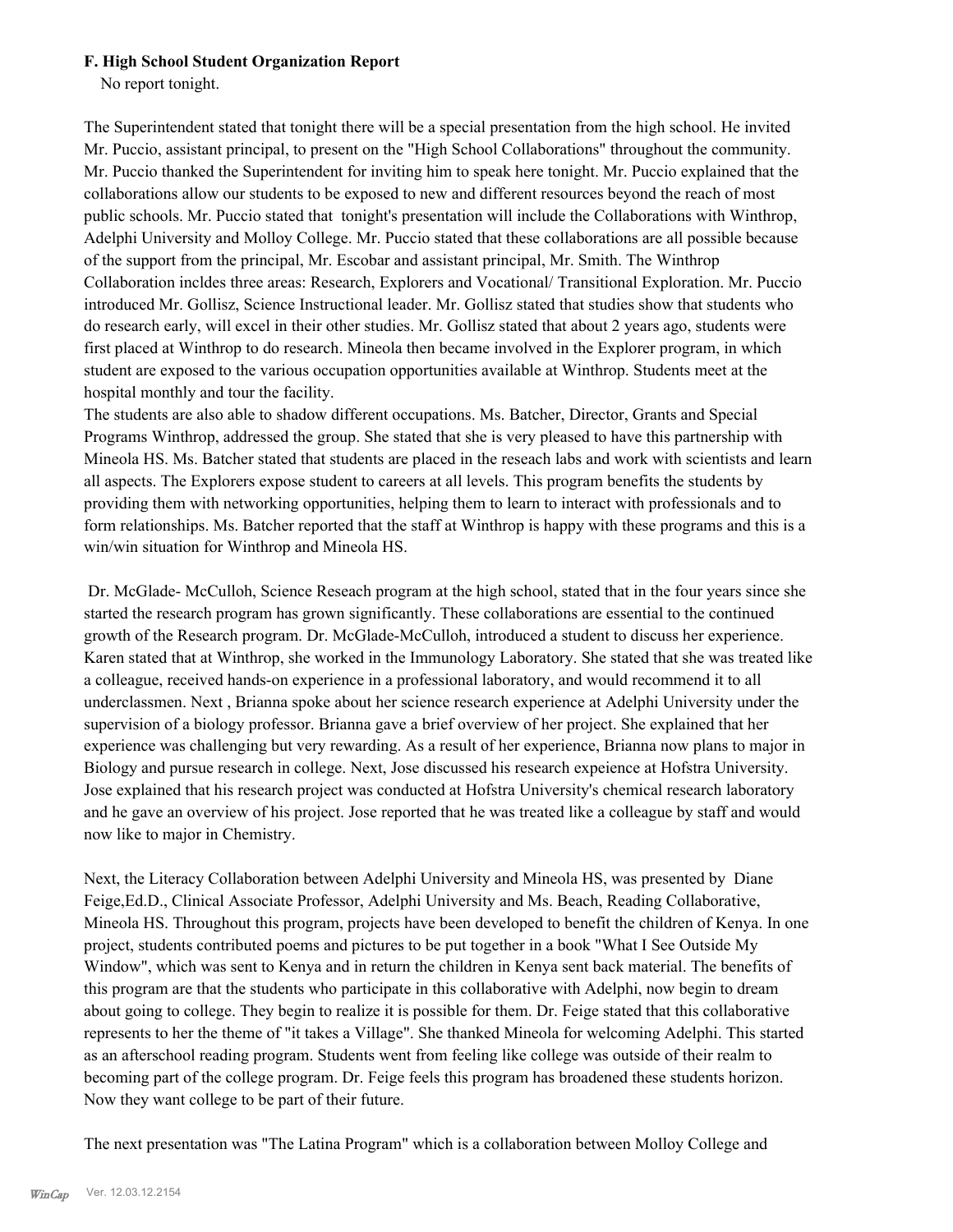Mineola High School. Dr. Maddy Gunn, Molloy Director of Experiential Learning and Ms. Marie Watson, Mineola, discussed that this program started as the result of an increase in the drop out rate of the Latina population. The ten females in this program have shown a decrease in discipline issues and have shown improvement with language skills. Dr. Gunn explained that Molloy has a tradition of mentoring and is very interested in this collaboration. The goal is to broaden their horizons and show what is available if they complete high school. The real value is the sense of empowerment that these girls develop. Ms. Espinosa spoke about her experience in the Latina Program. She stated that she learned that there is more after high school for her. The mentors are great and she can talk about the possibility of college.Ms. Espinosa highly recommends this program for other Latinas.

Mr. Puccio stated that this concludes the presentation and that he hopes it provided everyone with an overview of the various collaborations. Dr. Nagler thanked everyone and stated that these are all true partnerships that have formed over a number of years. These connections make our high school both competitive and unique. He again thanked everyone for coming and sharing their experiences tonight. Mr. Hale stated that the passion of the students that spoke is priceless and he wishes them all good luck. Mr. Hale thanked everyone for the presentation. Ms. Napolitano stated she loved that the idea "it takes a village" was used and stated that all of the programs help students see the possibilities past high school. Ms. Napolitano stated that it is wonderful to see all of the positives that have come from these collaborations. Ms. Napolitano thanked everyone.

#### **G. Old Business**

Ms. Napolitano polled the Board regarding any old business. Mr. Hale and Mr. McGrath stated that they had no old business. Mr. Hornberger asked the Superintendent the status of the clubs at the Middle School and if there is no staff interested in the position, will it be opened to parents. The Superintendent stated that as of this morning there were no teachers interested in the position and this is a situation that we have never had before. Mr. Hornberger asked what is the level of "expertise" required for these positions and is it possible to work with the district counsel on this issue. Mr. Hornberger also asked how it would work if a parent got one of these positions; would they get the position the following year as well. The Superintendent responded to Mr. Hornberger's questions. He stated that he would contact the district counsel presidents. The Superintendent stated that if a parent got the position this year, they would not automatically get it next year, because it must be opened up to the teachers first. The Superintendent stated that he needs to get legal advise on how the district would bring in parents. The Superintendent stated that another option would be to bring in "chess nuts" to run the club, but this will possibly lead to the issue of the district hiring an organization to run this club, when parents are paying for the service somewhere else in the district. Ms. Napolitano stated that she feels that there should be a set date for when we can put out these advisor positions when teachers are not interested. She feels that this would prevent this situation for occurring again. The Superintendent stated that this would need to be part of contract negotiations. Mr. McGrath asked if there could be a grievance if a parent is brought in to serve as the advisor. The Superintendent stated that the least problematic solution would be to contract with Chess Nuts, but h would anticipate some complaints. Mr. McGrath stated that he doesn't understand why there would be a complaint and does not feel this should stop us from proceeding. Ms. Napolitano stated that there are many issues involved with having parents running programs and would prefer hiring a program. The Superintendent added that the company would have insurance and is the simple way to do things. Mr. Hornberger asked for the status of the Math Olympiads. The Superintendent stated that there may be a teacher that will be taking over the position. Mr. Hornberger stated that it is important that the issue of dates to express interest in being an advisor be dealt with in order to prevent this issue from coming up in the future.

#### **H. New Business**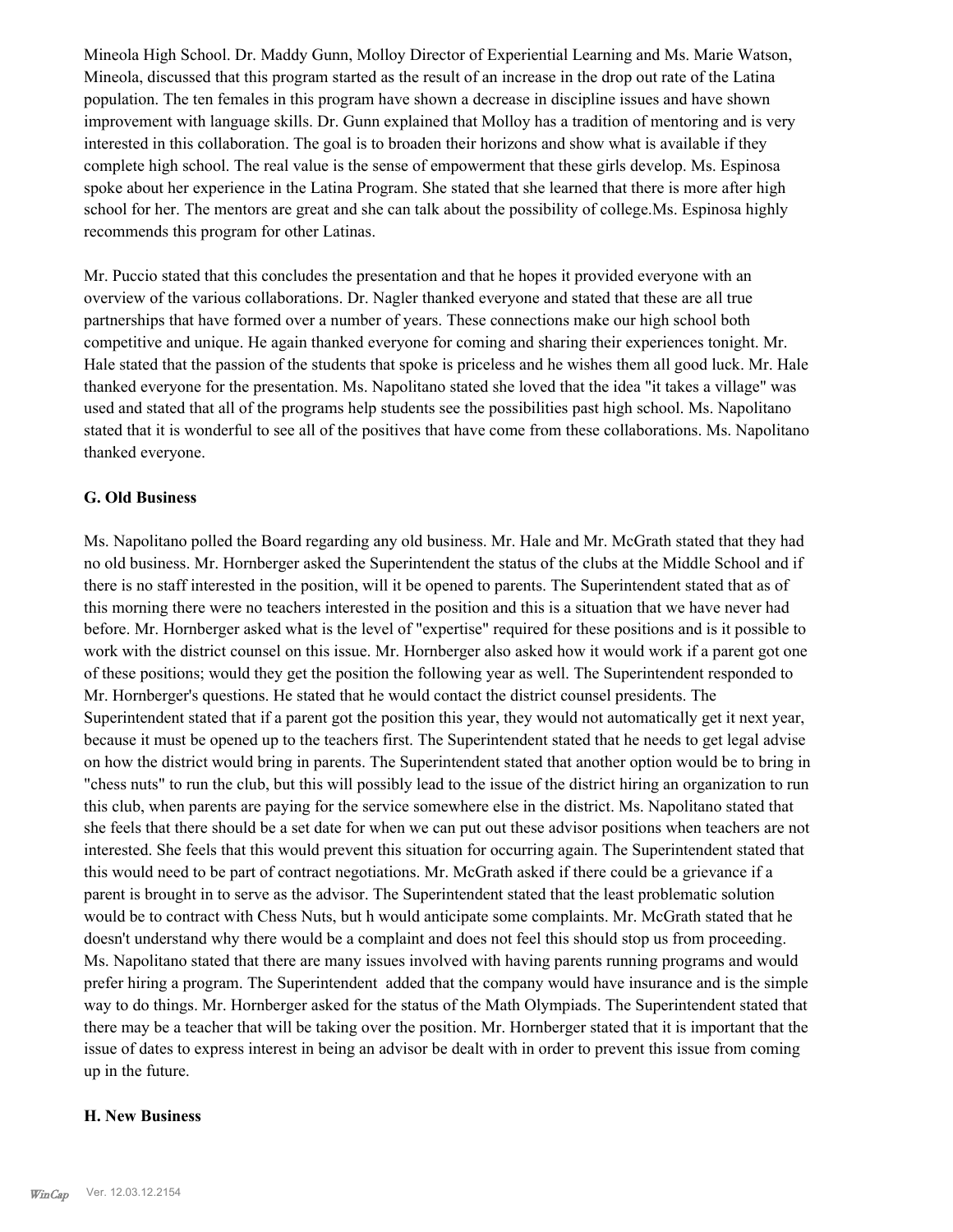## **I. Consensus Agenda**

**RESOLUTION #51 -BE IT RESOLVED** that the Board of Education approves the consensus agenda items I.1.a.1. through I.2.a.2., as presented.

**Motion:** John McGrath **Second:** Terence Hale

No discussion.

**Yes:** Terence Hale **No:** None John McGrath William Hornberger Christine Napolitano

**Passed:** Yes

#### 1. **Instruction**

- a. Appointments Instruction
- The Board of Education approves the re-appointment of Cynthia Kopp, to the position of Leave Replacement Teacher, for Elizabeth Goldman, at Meadow Drive School, effective 02/01/2012 to June 30, 2012. Salary: MA+20, Step 2, \$73,579 pro-rated. 1.
- That the Board of Education approves the appointment of Amber Danisi, to the position of part time hourly Special Education Teacher at Jackson Avenue School, effective February 6, 2012. Salary: \$54.77 per hour. 2.

### 2. **Civil Service**

- a. Appointments
- That the Board of Education approve the appointment of Patricia Froehlich, to the Teacher Aide Substitute list, effective 02/06/2012. Salary would be \$13.74 per hour. 1.
- The Board of Education approves the appointment of Shanelle Glover, to the position of Bus Attendant PT (Hired 11/12) effective 02/06/2012 with a salary of \$10.75. 2.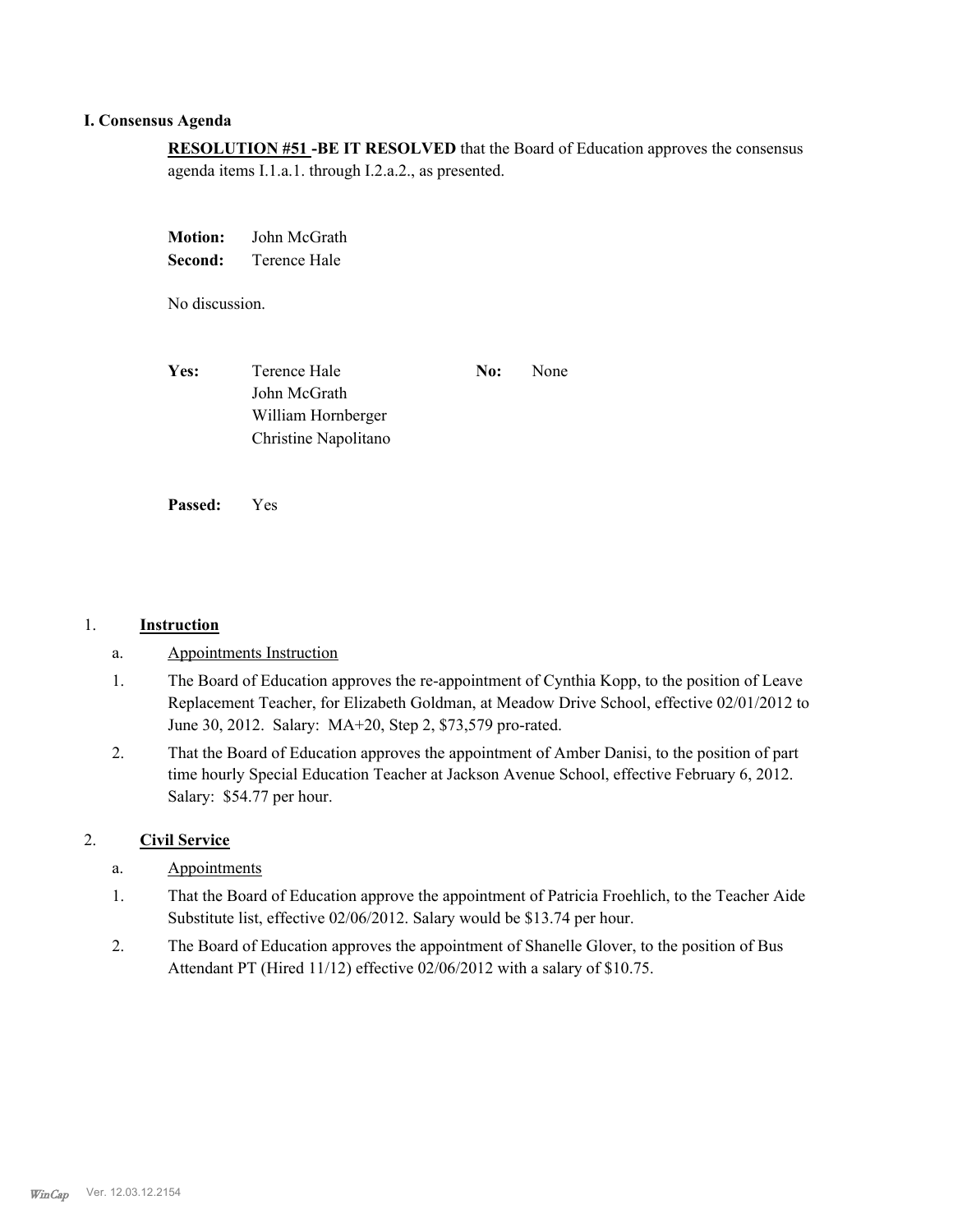### **J. Superintendent's Report**

The Superintendent reported that for the next school year it may be necessary to change the school start times. Dr. Nagler presented the three options to the public. The Superintendent stated that it could be as simple as changing one of the Pre-K- two buildings and should be a difference of about a half hour. He explained the reason for the shift in time is that the number of children being bussed next year will increase. The following are the options available:

Option 1- the High School start time would remain the same; Middle School would go back to 7:49am to 2:41pm; Hampton Street would stay 8:12am to 2:49pm; Meadow Drive time would be 8:42am to 3:19pm; and Jackson Avenue would be 8:50am to 3:27pm.

Option 2- the High School and Middle School times would remain the same; Jackson Avenue would change to 8:12 am to 2:49pm; and Meadow Drive and Hampton Street would attend school from 8:48am to 3:25pm. The problem that arises with this option is that the Jackson Avenue dismissal would overlap with Chaminade (2:50pm dismissal).

Option 3- is the most radical option and would involve moving the high school start to a later time and moving the younger children to the earlier start time. The High School would move to 7:54am to 2:46pm; the Middle School would attend from 8:20am to 3:12pm; Jackson Avenue would be 8:45am to 3:22pm; and Meadow Drive and Hampton Street would change to 7:30 am to 2:07pm. The Superintendent stated that this is a radical departure from our current start times however, research supports younger children going to school earlier due to the fact that they are already up.He reported that the later time would not be a problem at the high school and would not affect the afternoon sports. The Superintendent stated that an issue that he commonly hears from parents, this year, is that they need both before and after care for their children due to the start times and their need to get to work. Mr. McGrath raised his concern of the push back from the teacher's union and staff, whose contracts are in negotiations currently. Mr. McGrath said now staff at the high school finish at 2:18 and this last option would change that to 2:46pm. He stated that we will need to discuss this. Mr. Hornberger added that bell time is contractual and would need to be negotiated. The Superintendent stated that he would like to see that we make the best decision to benefit the children.

The Superintendent stated that he has a few other announcements.He stated that at the next Board meeting, there will be presentations from two perspective renters for this building. The Middle School drama presentation "Annie" is tomorrow night and Saturday. The Superintendent encouraged everyone to attend and stated that Friday night's performance is almost sold out. The Superintendent stated that the previously reported tax levy cap was incorrect and they are getting clarification of what the actual number is. The Superintendent proudly displayed an issue of "Time for Kids", on which the cover features the Middle School and our work in technology. He added that all of our neighboring districts will be reading about what is going on in Mineola. The Superintendent stated that there are links to this magazine on the Middle School webpage and on the Patch. According to Dr.Nagler, this feature was not something that the district solicited. When they came in the class was dissecting a heart and the teachers did a great job. The Superintendent stated that he is very proud of our kids. According to the Superintendent, E-Spark created APPs for students based upon their NWEA needs. The 7th grade students, according to data, have made very high gains. The Superintendent stated that we are in the process of starting a new program for 3rd and 4th grade. The teachers will get dashboard which provide them with feedback on all children. Dr. Nagler stated that homework in the future should all be individualized. The Superintendent stated that by next year, for grades 3rd through 7th, all teachers should have dashboard for all students and they will be engaging them in a fun way.

Finally, the Superintendent stated that he is hoping to make a decision regarding the start times at the March 1, Workshop meeting. The Superintendent stated that he was in need of an executive session.